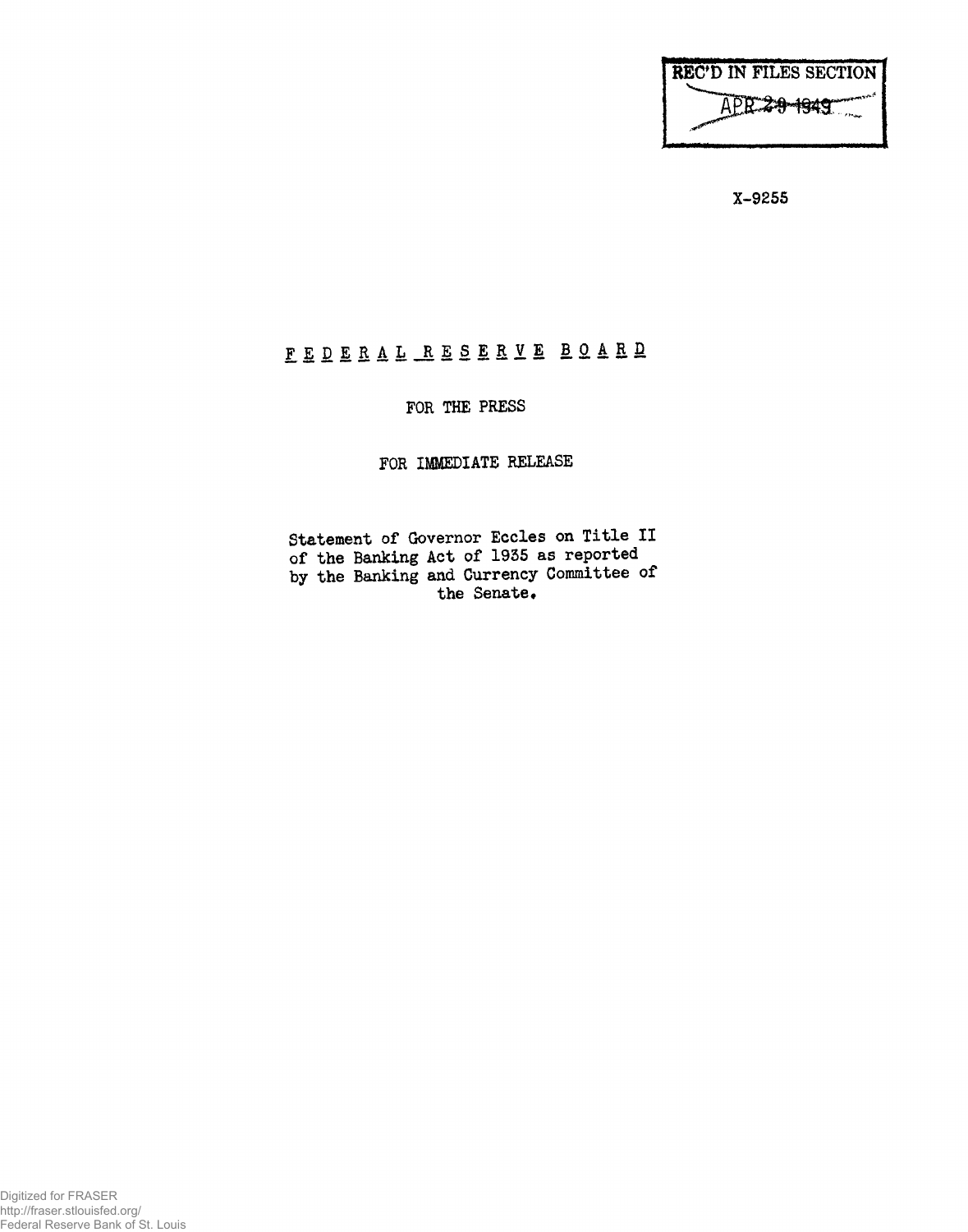X-9255

Title II of the Banking Bill of 1935 as recommended by the Administration proposed to place responsibility for the exercise of three existing, but badly set up, monetary powers in one body removed from the pressures of partisan, political or private banker influences, Its fundamental purpose was to vest that body with full authority to use these powers in fostering recovery and then in maintaining stability of business and employment. Furthermore, experience over a long period of years had demonstrated the need for various administrative improvements and for the removal of certain hampering restrictions.

As rewritten and reported by the Senate Committee on Banking and Currency, Title II represents a significant and important recognition of the fundamental principles and purposes of the banking bill as proposed. Therefore, I believe that in its most vital respects it is a distinct advance in the direction of centralized responsibility and authority for the exercise of monetary powers.

First, open market powers are concentrated in a central body composed of the entire Federal Reserve Board together with five governors of the reserve banks who must be representative of the various sections of the country. Complete authority is given to this body to initiate and enforce open market operations; whereas, at present the Board has no power either to initiate or enforce, and only the negative power of veto.

Second, the Board is given a broad authority to change reserve requirements of member banks. Under existing law, this power can only be used after the declaration by the President of an emergency every time a change is necessary, for all practical purposes an unworkable arrangement.